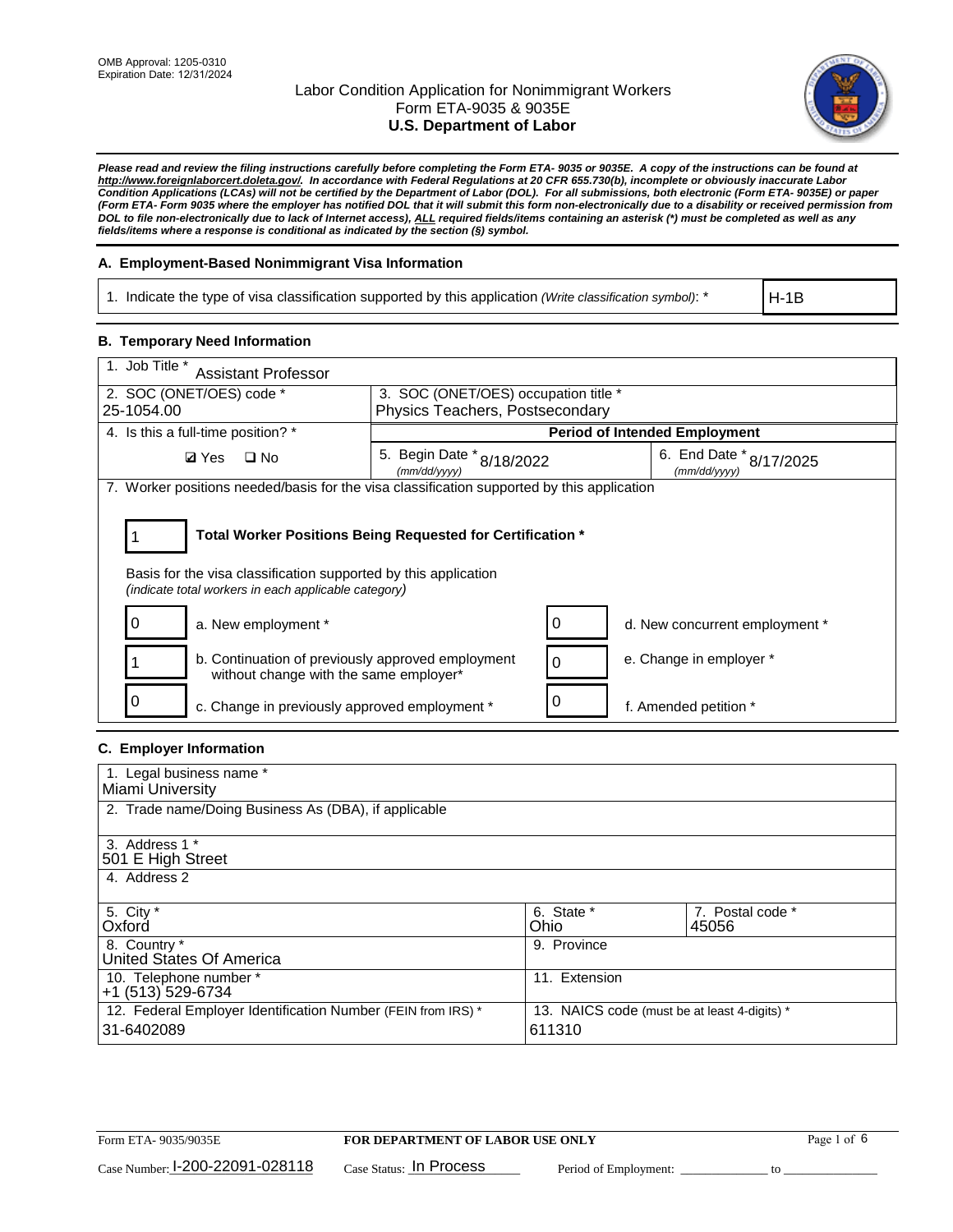

### **D. Employer Point of Contact Information**

**Important Note**: The information contained in this Section must be that of an employee of the employer who is authorized to act on behalf of the employer in labor certification matters. The information in this Section must be different from the agent or attorney information listed in Section E, unless the attorney is an employee of the employer.

| 1. Contact's last (family) name *                       | 2. First (given) name * |                     | 3. Middle name(s)         |
|---------------------------------------------------------|-------------------------|---------------------|---------------------------|
| Smart                                                   | Aimee                   |                     | M                         |
| 4. Contact's job title *<br>Paralegal                   |                         |                     |                           |
| 5. Address 1 *<br>Miami University                      |                         |                     |                           |
| 6. Address 2<br>501 E High Street, 205 B Roudebush Hall |                         |                     |                           |
| 7. City *<br>Oxford                                     |                         | 8. State *<br>Ohio  | 9. Postal code *<br>45056 |
| 10. Country *<br>United States Of America               |                         | 11. Province        |                           |
| 12. Telephone number *                                  | Extension<br>13.        | 14. E-Mail address  |                           |
| +1 (513) 529-6734                                       |                         | smarta2@miamioh.edu |                           |

## **E. Attorney or Agent Information (If applicable)**

**Important Note**: The employer authorizes the attorney or agent identified in this section to act on its behalf in connection with the filing of this application.

| 1. Is the employer represented by an attorney or agent in the filing of this application? *<br>If "Yes," complete the remainder of Section E below. |                         |                    |                                                      |       | <b>Ø</b> Yes      | $\Box$ No |
|-----------------------------------------------------------------------------------------------------------------------------------------------------|-------------------------|--------------------|------------------------------------------------------|-------|-------------------|-----------|
| 2. Attorney or Agent's last (family) name §                                                                                                         | 3. First (given) name § |                    |                                                      |       | 4. Middle name(s) |           |
| Woodard                                                                                                                                             | John                    |                    |                                                      |       |                   |           |
| 5. Address 1 §<br>501 E High Street                                                                                                                 |                         |                    |                                                      |       |                   |           |
| 6. Address 2                                                                                                                                        |                         |                    |                                                      |       |                   |           |
| 7. City §<br>Oxford                                                                                                                                 |                         | 8. State §<br>Ohio |                                                      | 45056 | 9. Postal code §  |           |
| 10. Country §<br>United States Of America                                                                                                           |                         | 11. Province       |                                                      |       |                   |           |
| 12. Telephone number §                                                                                                                              | 13. Extension           |                    | 14. E-Mail address                                   |       |                   |           |
| +1 (513) 529-6734                                                                                                                                   |                         |                    | woodarje@miamioh.edu                                 |       |                   |           |
| 15. Law firm/Business name §                                                                                                                        |                         |                    | 16. Law firm/Business FEIN §                         |       |                   |           |
| Miami University/Office of General Counsel                                                                                                          |                         |                    | 31-6402089                                           |       |                   |           |
| 17. State Bar number (only if attorney) §                                                                                                           |                         |                    | 18. State of highest court where attorney is in good |       |                   |           |
| 0085959                                                                                                                                             |                         | Ohio               | standing (only if attorney) §                        |       |                   |           |
| 19. Name of the highest State court where attorney is in good standing (only if attorney) §                                                         |                         |                    |                                                      |       |                   |           |
| Supreme Court of Ohio                                                                                                                               |                         |                    |                                                      |       |                   |           |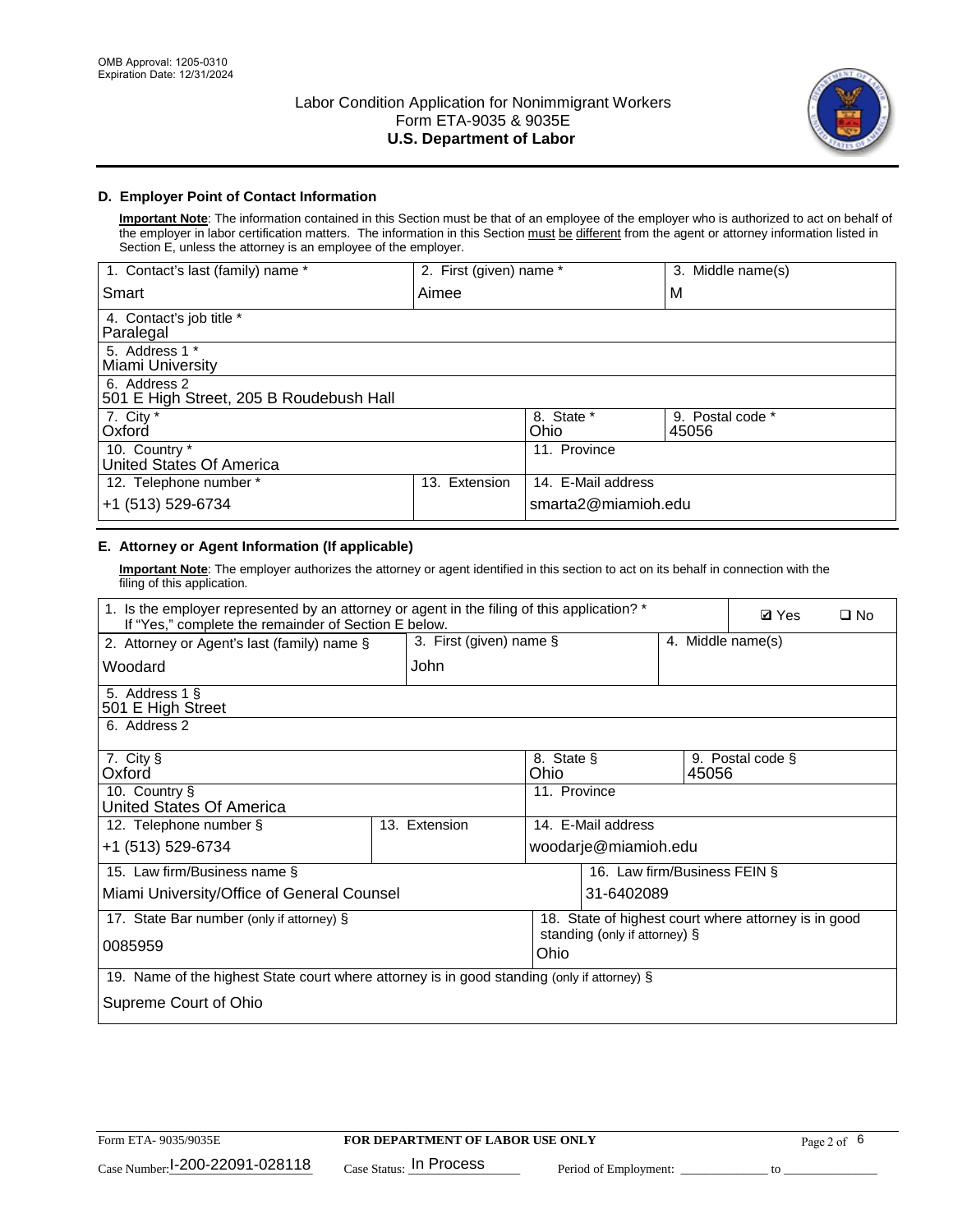

#### **F. Employment and Wage Information**

**Important Note**: The employer must define the intended place(s) of employment with as much geographic specificity as possible. Each intended place(s) of employment listed below must be the worksite or physical location where the work will actually be performed and cannot be a P.O. Box. The employer must identify all intended places of employment, including those of short duration, on the LCA. 20 CFR 655.730(c)(5). If the employer is submitting this form non-electronically and the work is expected to be performed in more than one location, an attachment must be submitted in order to complete this section. An employer has the option to use either a single Form ETA-9035/9035E or multiple forms to disclose all intended places of employment. If the employer has more than ten (10) intended places of employment at the time of filing this application, the employer must file as many additional LCAs as are necessary to list all intended places of employment. See the form instructions for further information about identifying all intended places of employment.

### a.*Place of Employment Information* 1

| 1. Enter the estimated number of workers that will perform work at this place of employment under<br>the LCA.* |                                                                                                                                |  |                                          |                      | 1          |             |
|----------------------------------------------------------------------------------------------------------------|--------------------------------------------------------------------------------------------------------------------------------|--|------------------------------------------|----------------------|------------|-------------|
|                                                                                                                | 2. Indicate whether the worker(s) subject to this LCA will be placed with a secondary entity at this<br>place of employment. * |  |                                          |                      | $\Box$ Yes | <b>Ø</b> No |
|                                                                                                                | 3. If "Yes" to question 2, provide the legal business name of the secondary entity. §                                          |  |                                          |                      |            |             |
|                                                                                                                | 4. Address 1 *                                                                                                                 |  |                                          |                      |            |             |
|                                                                                                                | Department of Mathematical & Physical Sciences                                                                                 |  |                                          |                      |            |             |
|                                                                                                                | 5. Address 2<br>Miami University                                                                                               |  |                                          |                      |            |             |
| 6. City *<br>Oxford                                                                                            |                                                                                                                                |  | 7. County *<br><b>Butler</b>             |                      |            |             |
| Ohio                                                                                                           | 8. State/District/Territory *                                                                                                  |  | 9. Postal code *<br>45056                |                      |            |             |
|                                                                                                                | 10. Wage Rate Paid to Nonimmigrant Workers *                                                                                   |  | 10a. Per: (Choose only one)*             |                      |            |             |
|                                                                                                                | From $\frac{1}{3}$ 53540 00 To: $\frac{1}{3}$<br>63000 00                                                                      |  | □ Hour □ Week □ Bi-Weekly □ Month ☑ Year |                      |            |             |
|                                                                                                                | 11. Prevailing Wage Rate *                                                                                                     |  | 11a. Per: (Choose only one)*             |                      |            |             |
|                                                                                                                | $\sin 53540$ 00                                                                                                                |  | □ Hour □ Week □ Bi-Weekly □ Month ☑ Year |                      |            |             |
|                                                                                                                | Questions 12-14. Identify the source used for the prevailing wage (PW) (check and fully complete only one): *                  |  |                                          |                      |            |             |
| 12.<br>$\Box$                                                                                                  | a. PWD tracking number §<br>A Prevailing Wage Determination (PWD) issued by the Department of Labor                            |  |                                          |                      |            |             |
| 13.<br>$\mathbf v$                                                                                             | A PW obtained independently from the Occupational Employment Statistics (OES) Program                                          |  |                                          |                      |            |             |
|                                                                                                                | a. Wage Level (check one): §                                                                                                   |  |                                          | b. Source Year §     |            |             |
|                                                                                                                | ☑ ⊦<br>□⊪<br>$\square$ $\square$<br>$\Box$ IV<br>$\Box$ N/A                                                                    |  |                                          | 7/1/2021 - 6/30/2022 |            |             |
| 14.                                                                                                            | A PW obtained using another legitimate source (other than OES) or an independent authoritative source                          |  |                                          |                      |            |             |
|                                                                                                                | a. Source Type (check one): §                                                                                                  |  |                                          | b. Source Year §     |            |             |
|                                                                                                                | $\Box$ CBA<br>$\Box$ DBA<br>$\square$ SCA<br>$\Box$ Other/ PW Survey                                                           |  |                                          |                      |            |             |
|                                                                                                                | c. If responded "Other/ PW Survey" in question 14.a, enter the name of the survey producer or publisher §                      |  |                                          |                      |            |             |
|                                                                                                                |                                                                                                                                |  |                                          |                      |            |             |
|                                                                                                                | d. If responded "Other/ PW Survey" in question 14.a, enter the title or name of the PW survey §                                |  |                                          |                      |            |             |
|                                                                                                                |                                                                                                                                |  |                                          |                      |            |             |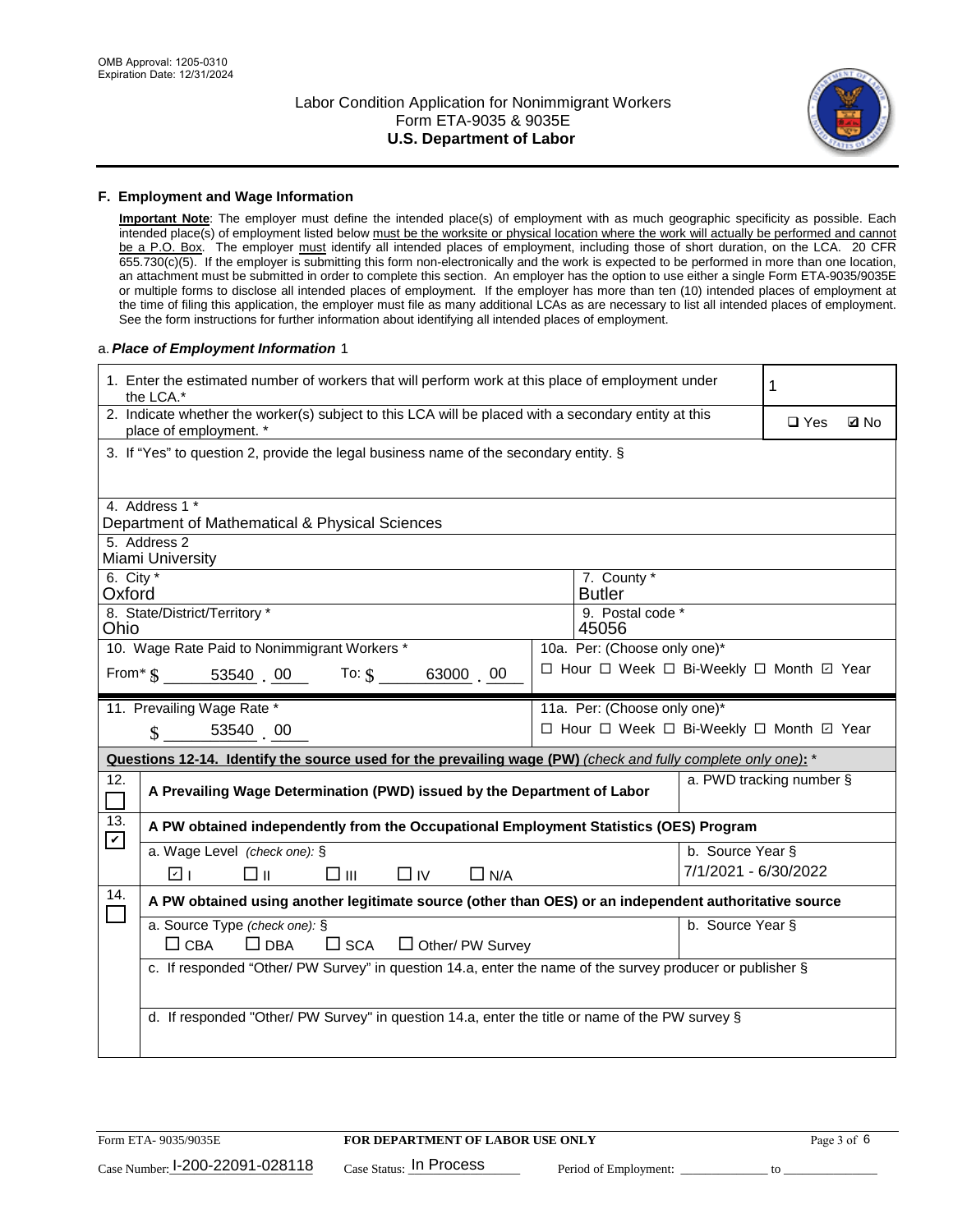

## **G. Employer Labor Condition Statements**

! *Important Note:* In order for your application to be processed, you MUST read Section G of the Form ETA-9035CP - General Instructions for the 9035 & 9035E under the heading "Employer Labor Condition Statements" and agree to all four (4) labor condition statements summarized below:

- (1) **Wages:** The employer shall pay nonimmigrant workers at least the prevailing wage or the employer's actual wage, whichever is higher, and pay for non-productive time. The employer shall offer nonimmigrant workers benefits and eligibility for benefits provided as compensation for services on the same basis as the employer offers to U.S. workers. The employer shall not make deductions to recoup a business expense(s) of the employer including attorney fees and other costs connected to the performance of H-1B, H-1B1, or E-3 program functions which are required to be performed by the employer. This includes expenses related to the preparation and filing of this LCA and related visa petition information. 20 CFR 655.731;
- (2) **Working Conditions:** The employer shall provide working conditions for nonimmigrants which will not adversely affect the working conditions of workers similarly employed. The employer's obligation regarding working conditions shall extend for the duration of the validity period of the certified LCA or the period during which the worker(s) working pursuant to this LCA is employed by the employer, whichever is longer. 20 CFR 655.732;
- (3) **Strike, Lockout, or Work Stoppage:** At the time of filing this LCA, the employer is not involved in a strike, lockout, or work stoppage in the course of a labor dispute in the occupational classification in the area(s) of intended employment. The employer will notify the Department of Labor within 3 days of the occurrence of a strike or lockout in the occupation, and in that event the LCA will not be used to support a petition filing with the U.S. Citizenship and Immigration Services (USCIS) until the DOL Employment and Training Administration (ETA) determines that the strike or lockout has ended. 20 CFR 655.733; and
- (4) **Notice:** Notice of the LCA filing was provided no more than 30 days before the filing of this LCA or will be provided on the day this LCA is filed to the bargaining representative in the occupation and area of intended employment, or if there is no bargaining representative, to workers in the occupation at the place(s) of employment either by electronic or physical posting. This notice was or will be posted for a total period of 10 days, except that if employees are provided individual direct notice by e-mail, notification need only be given once. A copy of the notice documentation will be maintained in the employer's public access file. A copy of this LCA will be provided to each nonimmigrant worker employed pursuant to the LCA. The employer shall, no later than the date the worker(s) report to work at the place(s) of employment, provide a signed copy of the certified LCA to the worker(s) working pursuant to this LCA. 20 CFR 655.734.

1. **I have read and agree to** Labor Condition Statements 1, 2, 3, and 4 above and as fully explained in Section G of the Form ETA-9035CP – General Instructions for the 9035 & 9035E and the Department's regulations at 20 CFR 655 Subpart H. \*

**Ø**Yes ロNo

### **H. Additional Employer Labor Condition Statements –H-1B Employers ONLY**

!**Important Note***:* In order for your H-1B application to be processed, you MUST read Section H – Subsection 1 of the Form ETA 9035CP – General Instructions for the 9035 & 9035E under the heading "Additional Employer Labor Condition Statements" and answer the questions below.

#### *a. Subsection 1*

| 1. At the time of filing this LCA, is the employer H-1B dependent? §                                                                                                                                                                                               |  | $\Box$ Yes | ⊡ No |            |
|--------------------------------------------------------------------------------------------------------------------------------------------------------------------------------------------------------------------------------------------------------------------|--|------------|------|------------|
| 2. At the time of filing this LCA, is the employer a willful violator? $\S$                                                                                                                                                                                        |  | $\Box$ Yes | ⊡ No |            |
| 3. If "Yes" is marked in questions H.1 and/or H.2, you must answer "Yes" or "No" regarding<br>whether the employer will use this application ONLY to support H-1B petitions or extensions of<br>status for exempt H-1B nonimmigrant workers? §                     |  | $\Box$ Yes | ∩ No |            |
| 4. If "Yes" is marked in question H.3, identify the statutory basis for the<br>$\Box$ \$60,000 or higher annual wage<br>exemption of the H-1B nonimmigrant workers associated with this<br>□ Master's Degree or higher in related specialty<br>$\Box$ Both<br>LCA. |  |            |      |            |
| H-1B Dependent or Willful Violator Employers -Master's Degree or Higher Exemptions ONLY                                                                                                                                                                            |  |            |      |            |
| 5. Indicate whether a completed Appendix A is attached to this LCA covering any H-1B<br>nonimmigrant worker for whom the statutory exemption will be based <b>ONLY</b> on attainment of a<br>Master's Degree or higher in related specialty. §                     |  | $\Box$ Yes | ⊡ No | $\Box$ N/A |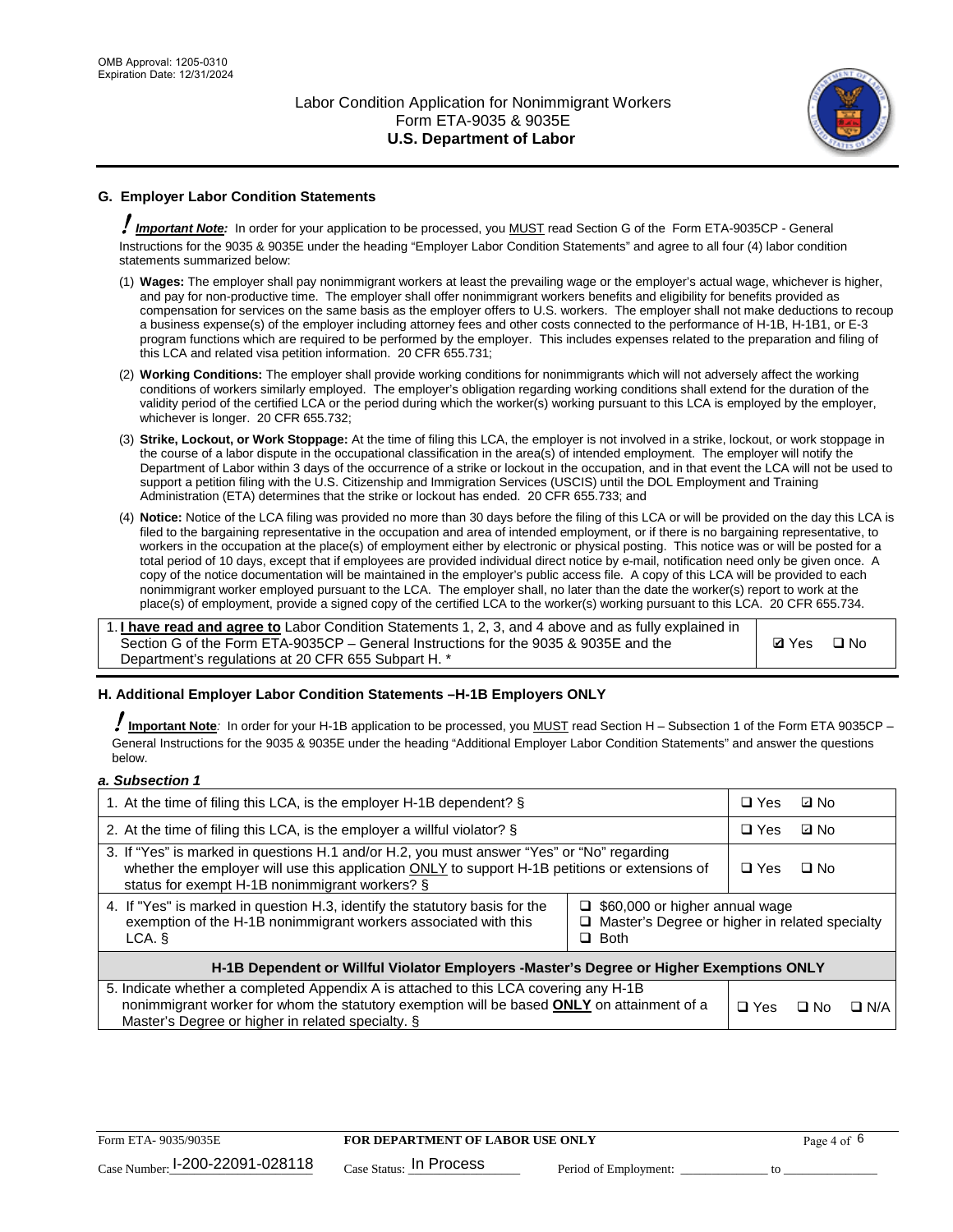

**If you marked "Yes" to questions H.a.1 (H-1B dependent) and/or H.a.2 (H-1B willful violator) and "No" to question H.a.3 (exempt H-1B nonimmigrant workers), you MUST read Section H – Subsection 2 of the Form ETA 9035CP – General Instructions for the 9035 & 9035E under the heading "Additional Employer Labor Condition Statements" and indicate your agreement to all three (3) additional statements summarized below.**

#### *b. Subsection 2*

- A. **Displacement:** An H-1B dependent or willful violator employer is prohibited from displacing a U.S. worker in its own workforce within the period beginning 90 days before and ending 90 days after the date of filing of the visa petition. 20 CFR 655.738(c);
- B. **Secondary Displacement:** An H-1B dependent or willful violator employer is prohibited from placing an H-1B nonimmigrant worker(s) with another/secondary employer where there are indicia of an employment relationship between the nonimmigrant worker(s) and that other/secondary employer (thus possibly affecting the jobs of U.S. workers employed by that other employer), unless and until the employer subject to this LCA makes the inquiries and/or receives the information set forth in 20 CFR 655.738(d)(5) concerning that other/secondary employer's displacement of similarly employed U.S. workers in its workforce within the period beginning 90 days before and ending 90 days after the date of such placement. 20 CFR 655.738(d). Even if the required inquiry of the secondary employer is made, the H-1B dependent or willful violator employer will be subject to a finding of a violation of the secondary displacement prohibition if the secondary employer, in fact, displaces any U.S. worker(s) during the applicable time period; and
- C. **Recruitment and Hiring:** Prior to filing this LCA or any petition or request for extension of status for nonimmigrant worker(s) supported by this LCA, the H-1B dependent or willful violator employer must take good faith steps to recruit U.S. workers for the job(s) using procedures that meet industry-wide standards and offer compensation that is at least as great as the required wage to be paid to the nonimmigrant worker(s) pursuant to 20 CFR 655.731(a). The employer must offer the job(s) to any U.S. worker who applies and is equally or better qualified for the job than the nonimmigrant worker. 20 CFR 655.739.

| 6. I have read and agree to Additional Employer Labor Condition Statements A, B, and C above and |       |           |
|--------------------------------------------------------------------------------------------------|-------|-----------|
| as fully explained in Section H – Subsections 1 and 2 of the Form ETA 9035CP – General           | □ Yes | $\Box$ No |
| Instructions for the 9035 & 9035 E and the Department's regulations at 20 CFR 655 Subpart H. §   |       |           |

### **I. Public Disclosure Information**

! **Important Note***:* You must select one or both of the options listed in this Section.

**sqrt** Employer's principal place of business □ Place of employment

### **J. Notice of Obligations**

A. Upon receipt of the certified LCA, the employer must take the following actions:

- o Print and sign a hard copy of the LCA if filing electronically (20 CFR 655.730(c)(3));<br>
Maintain the original signed and certified LCA in the employer's files (20 CFR 655.7
- Maintain the original signed and certified LCA in the employer's files (20 CFR 655.705(c)(2); 20 CFR 655.730(c)(3); and 20 CFR 655.760); and
- o Make a copy of the LCA, as well as necessary supporting documentation required by the Department of Labor regulations, available for public examination in a public access file at the employer's principal place of business in the U.S. or at the place of employment within one working day after the date on which the LCA is filed with the Department of Labor (20 CFR 655.705(c)(2) and 20 CFR 655.760).
- B. The employer must develop sufficient documentation to meet its burden of proof with respect to the validity of the statements made in its LCA and the accuracy of information provided, in the event that such statement or information is challenged (20 CFR 655.705(c)(5) and 20 CFR 655.700(d)(4)(iv)).
- C. The employer must make this LCA, supporting documentation, and other records available to officials of the Department of Labor upon request during any investigation under the Immigration and Nationality Act (20 CFR 655.760 and 20 CFR Subpart I).

*I declare under penalty of perjury that I have read and reviewed this application and that to the best of my knowledge, the*  information contained therein is true and accurate. I understand that to knowingly furnish materially false information in the *preparation of this form and any supplement thereto or to aid, abet, or counsel another to do so is a federal offense punishable by fines, imprisonment, or both (18 U.S.C. 2, 1001,1546,1621).*

| 1. Last (family) name of hiring or designated official * 2. First (given) name of hiring or designated official * 3. Middle initial § |                  |  |
|---------------------------------------------------------------------------------------------------------------------------------------|------------------|--|
| Groom                                                                                                                                 | Ruth             |  |
| 4. Hiring or designated official title *                                                                                              |                  |  |
| Assoc VP Academic Personnel                                                                                                           |                  |  |
| 5. Signature *                                                                                                                        | 6. Date signed * |  |
|                                                                                                                                       |                  |  |

| Form ETA-9035/9035E                         | <b>FOR DEPARTMENT OF LABOR USE ONLY</b> |                       | Page 5 of 6 |
|---------------------------------------------|-----------------------------------------|-----------------------|-------------|
| $_{\text{Case Number:}}$ I-200-22091-028118 | $_{\rm Case~S status:}$ In Process      | Period of Employment: |             |